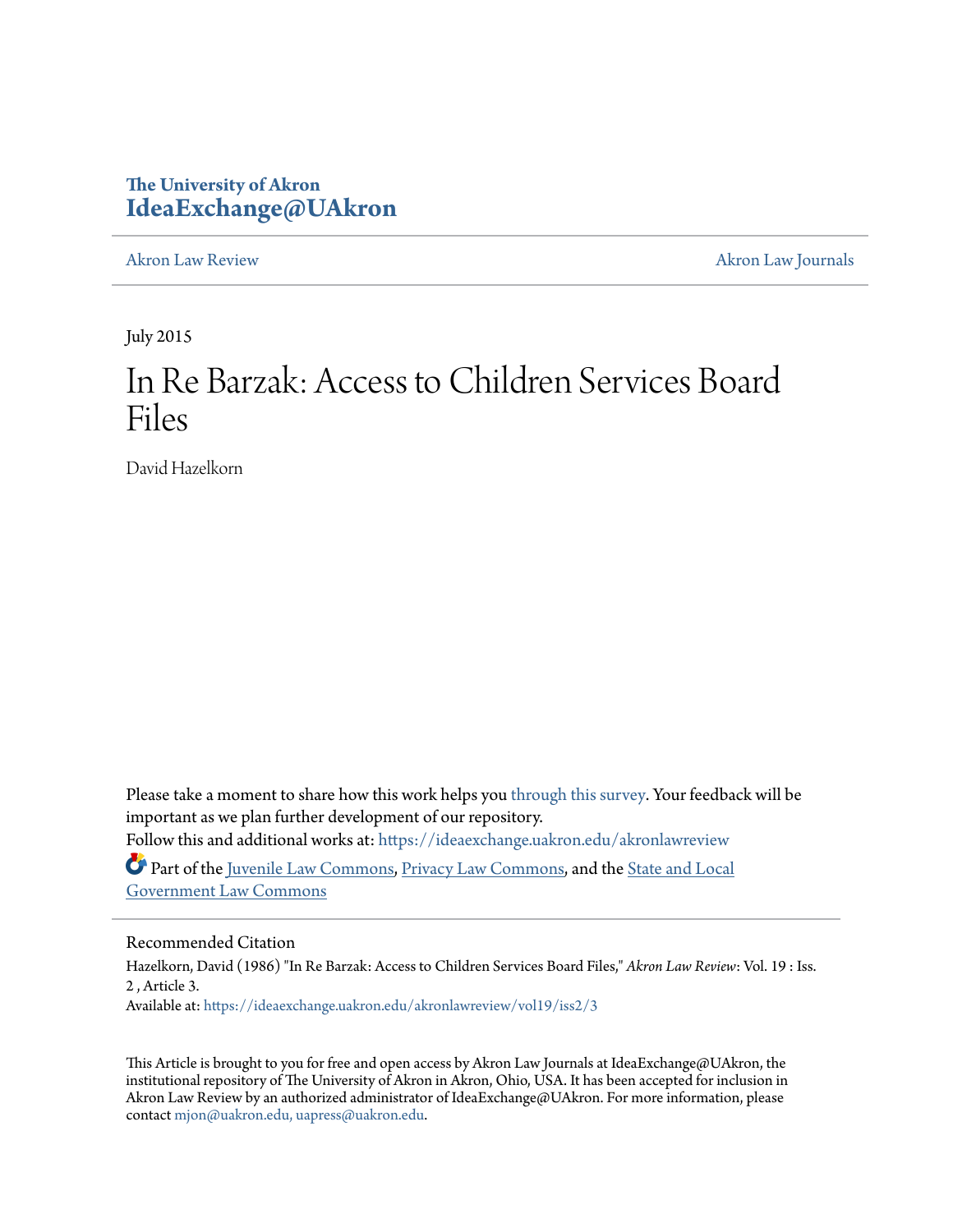# *IN RE BARZAK:* **ACCESS TO CHILDREN SERVICES BOARD FILES**

by

## **DAVID** HAZELKORN\*

In the recent court decision, *In re Barzak*,<sup>1</sup> the Trumbull County Court of Appeals ruled that parents in child abuse, neglect, or dependency proceedings have a right of reasonable access to Children Services Board investigation files.' While this was a case of first impression in Ohio, it puts state law in line with that of other jurisdictions.

#### **BACKGROUND**

The *Barzak* case began when the Trumbull County Children Services Board filed a complaint in juvenile court alleging that Veta Barzak was a dependent child as defined in Ohio Rev. Code § 2151.04(C)<sup>3</sup>. During the proceedings, it quickly became obvious that the board's records would be among the most relevant evidence in the case. The agency referred to its own records in the amended complaint. Consequently, a praecipe for a subpoena duces *tecum* was filed requesting that those records be produced. Children Services officials filed a motion to quash, contending that, under Ohio Rev. Code **§** 5153.17<sup>4</sup> and 45 C.F.R. § 205.50<sup>5</sup>, the records in question were confidential and that, pursuant to Ohio Rev. Code **§** 2151.4216, any employee of the board who revealed them without authorization was subject to criminal prosecution.

*1id.* at 4. "As used in sections **215** 1.01 to 2151.54, inclusive, of the Revised Code, 'dependent child' includes any child: (c) Whose condition or environment is such as to warrant the state, in the interests of the child, in assuming his guardianship. OHio REV. CODE ANN. § 2151.04 **(C)** (Page 1976).

The county children services board or county department of welfare shall prepare and keep written records of investigations of families, children, and foster homes, and of the care, training, and treatment afforded children, and shall prepare and keep such other records as are required by the department of public welfare. Such records shall be confidential, but shall be open to inspection by the board or department of public welfare, the director of the county department of welfare, and by other persons, upon the written permission of the executive secretary.

OHIO REV. **CODE ANN.** § 5153.17 (Page 1981).

345 C.F.R. § 205.50 requires that a state plan for financial assistance under to the IV-A of the Social Security Act establish procedures for safeguarding information concerning applicants and recipients.

'That statute reads, in part, **"Any** report made under this section is confidential, and any person who permits or encourages the unauthorized dissemination of its contents is guilty of a misdemeanor of the fourth degree." OHIo REV. CODE ANN. § 2151.421(C) (Page **1976).** *See also* OHIO REV. CODE ANN. § 2151.99(B) (Page **1976).**

**<sup>\*</sup>J.D., U.C.L.A.** School of Law **1975;** A.B. University of California at Berkley **1970.**

*<sup>&#</sup>x27;In re* Barzak, No. **3456** (Trum. Co. Ct. **App.** Jun. 24, **1985),** motion to certify overruled and appeal dismissed. 21 Ohio Off. Rep. Adv. Sh. No. 4, **p. A-5** (Case No. **85-1325,** Dec. 18, 1985). This case has been selected for publication.

<sup>&</sup>lt;sup>24</sup>While recognizing the sensitive nature of child abuse reports in investigations, counsel for the appellant should have had (the right of] reasonable access to the files of in order to use those parts which were relevant to the issues being presented to the court." *Id.* slip op. at **11.**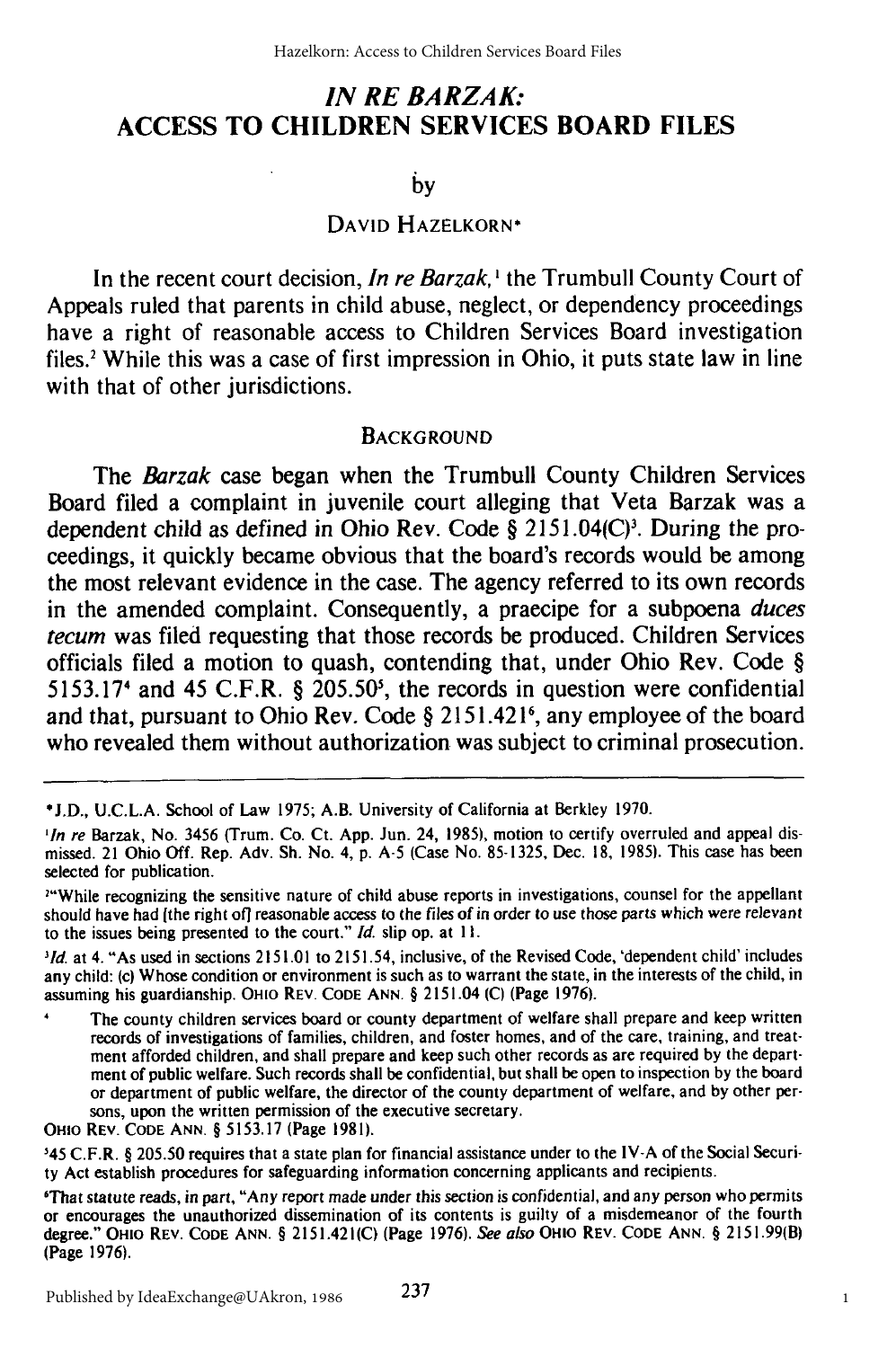The agency asked the juvenile court to hold the record privileged.' The court granted the motion and quashed the subpoena.

During the trial, the Children Services Board's only witness testified at great length as to the contents of the agency records, often in response to questions from the board's attorney specifically requesting such disclosure. Upon cross examination, the parents' counsel attempted to elicit certain information from the file, but was unable to satisfactorily obtain it. He then moved to put the entire file into evidence. The motion was denied'. The parents' lawyer then objected to the introduction of any testimony or evidence regarding the "confidential" records, yet this also proved unsuccessful.<sup>9</sup>

The Trumbull County Court of Appeals reversed the judgment of the juvenile court and entered a final judgment for the parents.'0 Numerous other courts have reviewed these issues, and have reached the same result as the Trumbull County Court of Appeals. An appeal was taken to the Ohio Supreme Court which, after reviewing the issues, denied a motion to certify the record and dismissed the appeal *"sua sponte* for the reason that no substantial constitutional question exists therein."" This article discusses some of the reasons these courts have articulated in support of their decisions.

## **PURPOSE** OF OHIO REV. CODE **SECTION** 5153.17

The Trumbull County Children Services Board argued that it was prevented from releasing any of its papers or records under the mandates of Ohio Rev. Code § 5153.17<sup>12</sup>. The history of this statute goes back forty years,<sup>13</sup> yet there has never been a published case which has cited it."' The statute's purpose is to organize the administrative departments of the state and of local governments, while regulating their relations with the general public."

Children Services Board files are "public records" as such records are de-

"Offo REV. CODE ANN **§** 5153.17 (Page 1981).

<sup>15</sup> See Parkhurst v. Cleveland, 77 N.E.2d 735, 736 (Cuy. Co. C.P., 1947).

238

<sup>&#</sup>x27;See Carr v. Monroe Mfg. Co., 431 F.2d 384, 386 (5th Cir. 1970), cert. denied, 400 U.S. 1000 (1971).

*<sup>&#</sup>x27;See* In re Chandler. 230 Or. 452, 457, 370 P.2d 626, 629 (1962).

*<sup>9</sup>* Barzak. at 13.

*<sup>&</sup>quot;I1d.* at 14.

<sup>&</sup>quot;In re Barzak, 21 Ohio Off. Rep. Adv. **Sh.** No. 4, **p. A-5** (Case No. 85-1325, Dec. 18, 1985).

<sup>&</sup>quot;1946 Ohio Laws 538. 544 (H.B. 418, eff. 1/1/46); recodified as 5153.17 1957 Ohio Laws 1012, 1018 (Am.Sub. H.B. 927, eff. 9/14/57); amended to change the name of the county "child welfare board" to "children services board" and replace references to the "division of social services" (which was abolished July **I,** 1966) with references to the "department of public welfare" 1969 Ohio Laws 72 **(S.** 49, eff. 8/13/69).

<sup>&</sup>quot;Research has failed to disclose any unpublished cases, although it is difficult to research such cases which are more than five years old. But see 46 Ohio Att'y Gen 114 (1946) which referred to this section's predecessor, General Code **§** 3070-18, but did not explain or discuss it. Id. at 120.

https://ideaexchange.uakron.edu/akronlawreview/vol19/iss2/3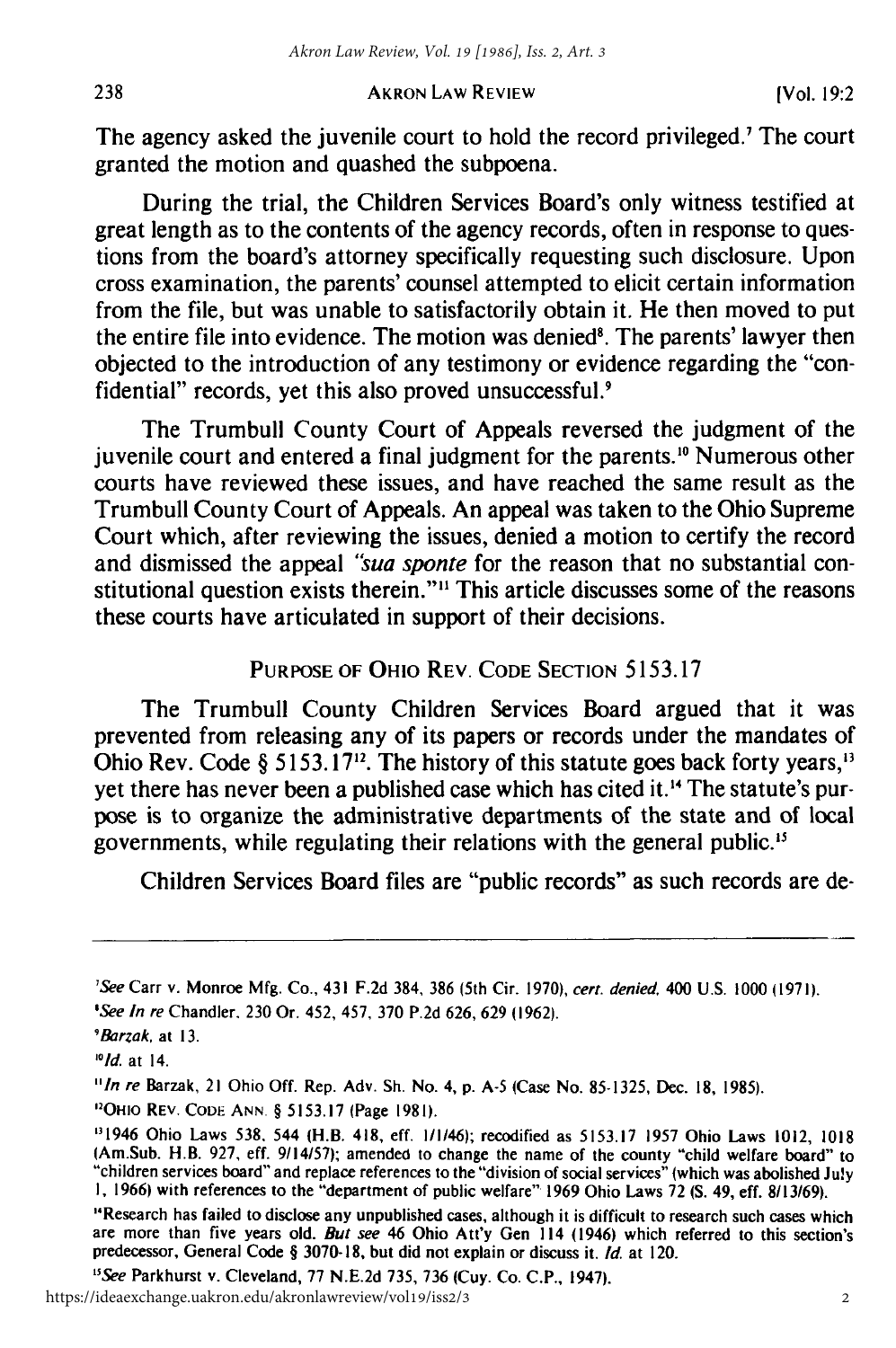#### AccEss To CHILDREN SERVICES BOARD **FILES Fall, 19851**

fined by state law.<sup>16</sup> They are maintained by a governmental unit and are specifically required to be kept **by** law. 7 The phrase "required to be kept" has been held to mean "any record which but for its keeping the governmental unit could not carry out its duties and responsibilities; that the *raison d'etre* of such record is to assure the proper functioning of the unit."<sup>18</sup> "It is difficult to conceive of more necessary records"<sup>19</sup> for the proper functioning of a Children Services Board than those detailing its investigations, counseling, and other duties.

Public policy in Ohio favors general public access to government records.2 " Ohio Rev. Code **§ 5153.17,** however, is designed to insure a degree of protection for Children Services Board papers. Such laws are not intended to protect government agencies, but rather to protect the constitutional right of privacy<sup>21</sup> of the individuals who are the subjects of the files.<sup>22</sup> Thus, such statutes "are not intended to affect the authority of courts of general jurisdiction in the state of Ohio, nor to modify the statutes of Ohio which pertain to the production of documents upon subpoena duces tecum or in an action for discovery."<sup>23</sup>

## USE **IN JUVENILE COURT**

There is a need for every Children Services Board "to exercise every

<sup>17</sup>State ex rel. Mothers Against Drunk Drivers v. Gosser, 20 Ohio St. 3d 30, 32 (1985); State ex rel. Plain Dealer Pub. Co. v. Lesak, 9 Ohio St. 3d **1,** 2, 457 N.E.2d 821, 822 (1984); State ex rel. Citizens Bar Ass'n v. Gagliardo, 55 Ohio St. 2d 70, 378 N.E.2d 153 (1978); State ex rel. Milo's Beauty Supply Co. v. State Bd. of Cosmetology, 49 Ohio St. 2d 245, 361 N.E.2d 444 (1977); Curran v. Board of Park Comm'rs, 22 O.Misc. **197,** 198-99, **259** N.E.2d **757, 759 (1970).**

<sup>18</sup> Gosser, 20 Ohio St. 3d at 32.

 $19/d$ .

"State ex rel. Witworth Bros. Co. v. Dittey, 12 Ohio N.P. (n.s.) 319 (Franklin Co. C.P. 1911); Kritchenberger v. Wilson, 3 Ohio N.P. (n.s.) 179, 183 (Darke Co. C.P. 1905); Wells v. Lewis, 12 O.Dec. at 175-80; see also Stivahtis, at 523, **511** P.2d at 424.

2"McDonald v. United States, 335 U.S. 451, 453 (1948).

2"Michigan Welfare Rights Organization v. Dempsey, 462 F.Supp. 227, 237 (E.D. Mich. 1978); Fears v. Burris Mfg. Co., 436 F.2d 1357, 1361 (5th Cir. 1971) aff'g 48 F.R.D. 91 (N.D. Miss. 1969); United States v. McDaniels, 355 F.Supp. 1082, 1087 (E.D. La. 1973); In re Cager, 251 Md. 473, 482, 248 A.2d 384, 390 (1968); See Ohio Civil Rights Comm. v. Campbell, 46 Ohio App. 2d 110, 113, 345 N.E.2d 438, 441 (1975); compare OHIO REV. **CODE** ANN. § 5153.17 (Page 1981) and 45 C.F.R. § 205.50(a)(2)(iii) (1985); see also *OHio* **ADMIN. CODE** § 5101:2-35-27(B); Recchie & Weyland, Ohio's Privacy Act: An Analysis, 10 U. TOL. L. REV. 159, 188-89 n. 185.

<sup>23</sup> Parkhurst v. Cleveland, 77 N.E.2d 735, 736 (Cuyahoga Co. C.P. 1947). See also, United States v. Phoenix Union High School Dis., 681 F.2d 1235 (9th Cir. 1982), cert. denied, 459 U.S. 1191 (1983); Marine Welding & Repair Works, Inc. v. NLRB, 492 F.2d 526, 530 (5th Cir. 1974); Bogard v. Cook, 60 F.R.D. 508, 510 (N.D. Miss. 1973); Bell v. Bankers Life & Casualty Co., 327 **111.** App. 321, 330, 64 N.E.2d 204, 208 (1945); Maine Sugar Indus. Inc. v. Maine Indus. Bldg. Auth., 264 A.2d **1,** 6 (Me. 1970); Marceau v. Orange Realty, Inc., 97 N.H. 497, 498-99, 92 A.2d 656, 657, (1952); State ex rel. Washington v. Church, 35 Wash. 2d 170, 173-74, 211 P.2d 701, 702-3 (1949); but *see In re* Cager, 251 Md. 473, 482, 248 A.2d 384, 390 (1968); State *ex* rel. Haugland v. Smythe, 25 Wash. 2d 161, 169 P.2d 706 (1946). Published by IdeaExchange@UAkron, 1986

<sup>&</sup>lt;sup>16</sup>State ex rel. Stephan v. Harder, 230 Kan. 573, 579-80, 641 P.2d 366, 372 (1982); See Wells v. Lewis, 12 Ohio Dec. 170, 173-74, (Cincinnati Super. Ct. 1901); Stivahtis v. Juras, 13 Or. App. 519, 522, 511 P.2d 421, 423 (1973); OHIo REV. **CODE ANN.** 149.40 (Page 1984).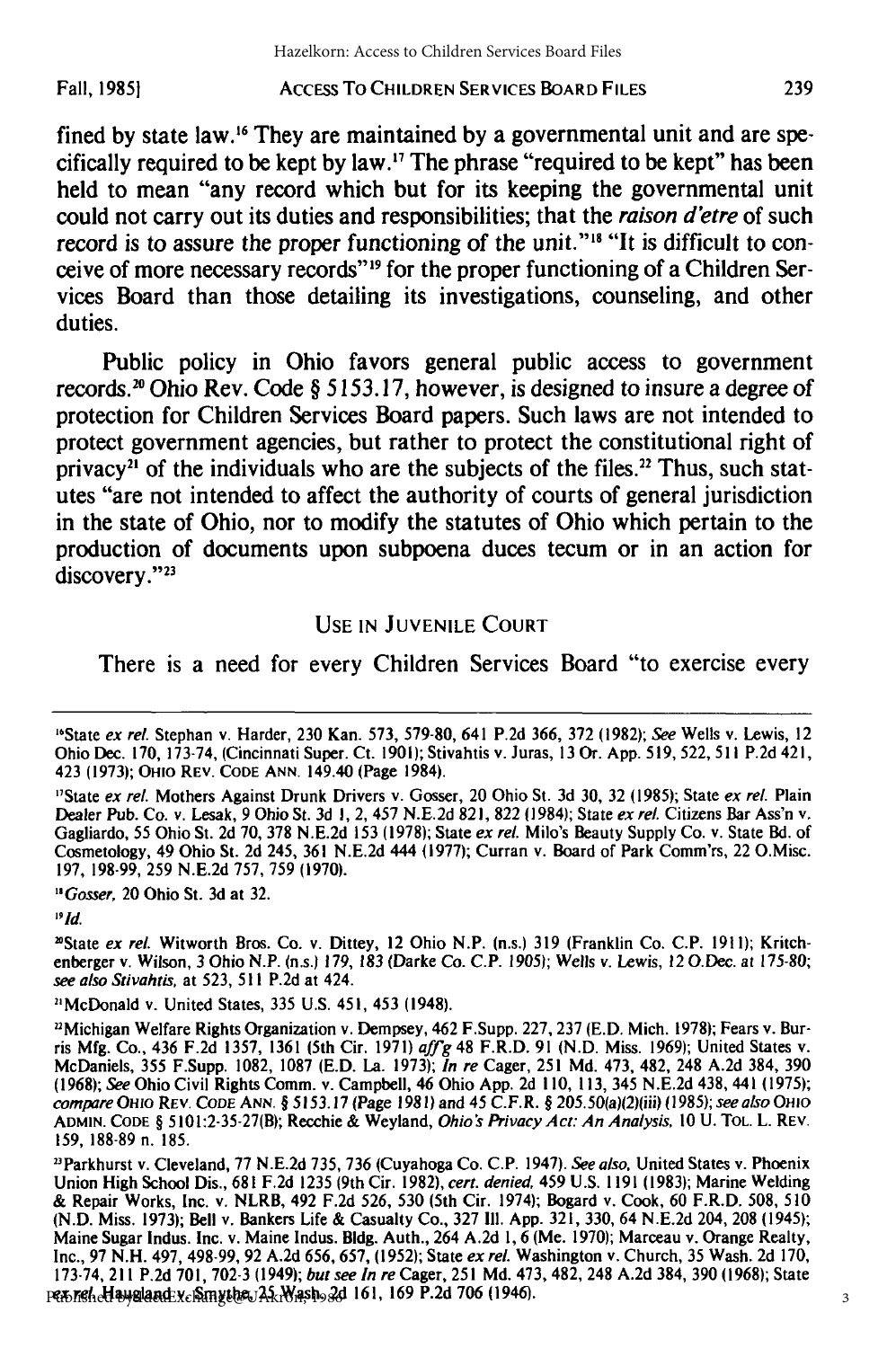precaution against disclosure" of its files.24 Its employees should be given wide latitude in investigating and supervising abuse, neglect, and dependency cases. Such records sometimes contain information which could be psychologically damaging, including mental health assessments, psychological examinations, and clinical judgments. Citizens (especially family members and the professionals listed in Ohio Rev. Code § 2151.421)<sup>25</sup> should feel free to report cases of suspected abuse and neglect and to cooperate in the subsequent investigations without fear of retaliation.

Despite these considerations, Ohio Rev. Code § 5153.17 does not apply to situations involving the administration of juvenile court matters<sup>26</sup>. Reliable and competent papers which elucidate points in issue should not be withheld from the court<sup>27</sup>. Juvenile courts have inherent powers to compel the production of such papers. "Without such powers, courts would cease to function and causes presented to them could not be conducted."28 This principle is recognized by Ohio administrative regulations which refer to use of the reports "for the purpose of judicial testimony," even without the "written consent of the complainant/referral source" or others.<sup>29</sup>

## STATUTORY INTERPRETATION

Courts have set forth two legal principles to be applied in interpreting laws such as Ohio Rev. Code § 5153.17. The first principle is that any statute restricting disclosure of public records is to be strictly construed against the custodian of the records.<sup>30</sup> This is because the withholding of public records is the exception to the general rule in favor of public access, and hence is not authorized unless specifically provided by statute. Such laws are in derogation

240

OHio **REV.** CODE **ANN.** § 2151.42.1 (Page 1981).

<sup>&</sup>lt;sup>24</sup> Smythe, at 169, 169 P.2d at 710.

<sup>&</sup>quot;Professionals listed in Ohio Rev. Code § 2151.42.1 include

<sup>(</sup>A)ny attorney, physician, including a hospital intern or resident, dentist, podiatrist, practitioner of a limited branch of medicine or surgery as defined in section 4731.15 of the Revised Code, registered or licensed practical nurse, visiting nurse, or other health care professional, licensed psychologist, speech pathologist or audiologist, coroner, administrator or employee of a child day-care center, or administrator or employee of a certified child care agency or other public or private children services agency, school teacher or school authority, social worker, or person rendering spiritual treatment through prayer in accordance with the tenets of a well recognized religion, acting in his official or professional capacity.

*<sup>11</sup>d.* See Carr, 431 F.2d at 389-90, In re Clear, **58** Misc. 2d 699, **705,** 296 N.Y. Supp. 2d 184, **190,** rev'don other grounds, 32 A.D.2d **915** (N.Y. Family Ct. 1969); **OHIo ADMIN. CODE** § 5101:2-35-07(B), § 5101:2-35-32(D)(6) (1985).

<sup>&</sup>quot;Zimmerman v. Poindexter, 74 F.Supp. 933, 935 **(D.** Hawaii 1947).

*nSmythe.* at 167, **169** A.2d at **710.**

<sup>&</sup>quot;'OHIO **ADMIN. CODE** § 5105:2-35-07 (1985). See also OHIO **ADMIN. CODE** § 5101:2-35-32(D)(6) (1985).

*<sup>&</sup>quot;Marceau.* at 499, 92 A.2d at 657; State ex rel. Plain Dealer Pub. Co. v. Lesak, 9 Ohio St. 3d **1,** 4, 457 N.E.2d 821, 823 (1984) (Celebrezze, C.J., concurring). https://ideaexchange.uakron.edu/akronlawreview/vol19/iss2/3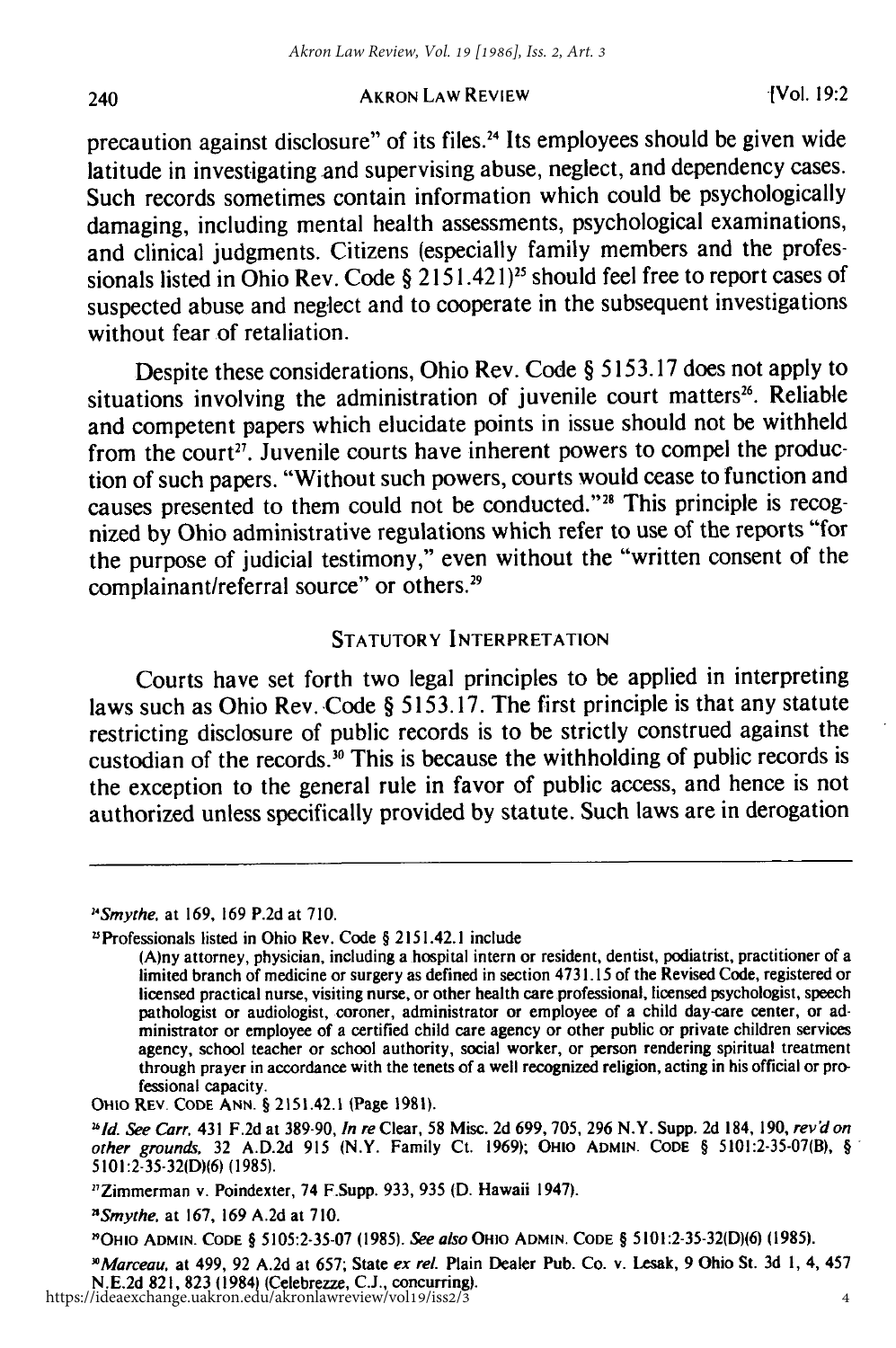#### ACCESS To CHILDREN SERVICES BOARD **FILES Fall, 1985f**

of the common law, $3<sup>1</sup>$  and inhibit the discovery of truth. $3<sup>2</sup>$ 

The second principle is that such a law must be interpreted consistent with the legislation and regulations from which it emanated.<sup>33</sup> While the legislative intent of Ohio Rev. Code § 5153.17 is unclear, it appears to have been passed in response to the Social Security Act Amendments of 1939.<sup>34</sup> The original legislation creating this section's predecessor, Ohio General Code §  $3070-18<sup>35</sup>$  was drafted, in part, to administer "all amounts received by the state from the federal government under the provisions of the social security act, or any act of the Congress of the United States amendatory thereof or in substitution therefor, for aid to dependent children."36

The federal law requires that, as a condition of receiving federal aid to needy families with children, each state must develop a plan that

provide[s] safeguards which restrict the use **of37** disclosure of information concerning applicants or recipients to purposes directly connected with **(A)** the administration of the plan of the State approved under this part, the plan or program of the State under part B, **C,** or **D** of this subchapter or under subchapter **I, X, XIV, XVI,** XIX, or XX of this chapter, or the supplemental, security income program established **by** subchapter XVI of this chapter, **[or]** (B) any investigation, prosecution, or criminal or civil proceeding, conducted in connection with the administration of any such plan or program.<sup>38</sup>

There can be no doubt that a hearing held pursuant to Ohio Rev. Code §§

<sup>&</sup>quot;1Belichick v. Belichick, **37** Ohio **App. 2d 95, 97, 307 N.E.2d 270, 271 (1973);** Arnovitz v. Wozar, **9** Ohio **App. 2d 16,** 22, 222 **N.E.2d 660, 665** (1964); In re Roberto, **106** Ohio **App. 303, 151 N.E.2d 37, 39 (1958).** "See Carr, 431 **F.2d** at **389.**

<sup>&</sup>quot;State *ex* rel. Dombrowski v. Moser, **113 Wis. 2d 296, 301,334 N.W.2d 878, 881 (1983);** seeTiplett v. Board of Social Protection, **19** Or. **App.** 408, **528 P.2d 563, 567** (1974).

<sup>-</sup>Social Security Act Amendments of **1939,** ch. **66,** § 401(b), **53** Stat. **1379.**

<sup>&</sup>quot;11946 Ohio Laws **538,** 544 (H.B. 418, eff. 111146).

**<sup>&</sup>quot;GEN. CODE** Section **1359-37;** cited in 46 Ohio Att'y Gen. **114, 116.**

<sup>&</sup>quot;"So in original. Probably should read 'or'." 42 **U.S.C.** § 602,.n. **I (1983).**

<sup>&</sup>quot;42 **U.S.C.** § 602(a)(9) **(1983).** See also, 42 **U.S.C.** § **620 (1983)** (child welfare services); 45 C.F.R. § 205.50(a)(1)(i)(B) **(1985);** Indiana **ex** rel. Indiana State Bd. of Public Welfare v. Ewing, **99** F. Supp. 734, **<sup>735</sup> (D.D.C. 1951),** appeal dismissed **195 F.2d 556 (D.C.** Cir. **1952)** (old age assistance); Krause, *Reflections on* Child Support, **1983 U.** ILL L. REV. **99, 105** n. **25 (1983).**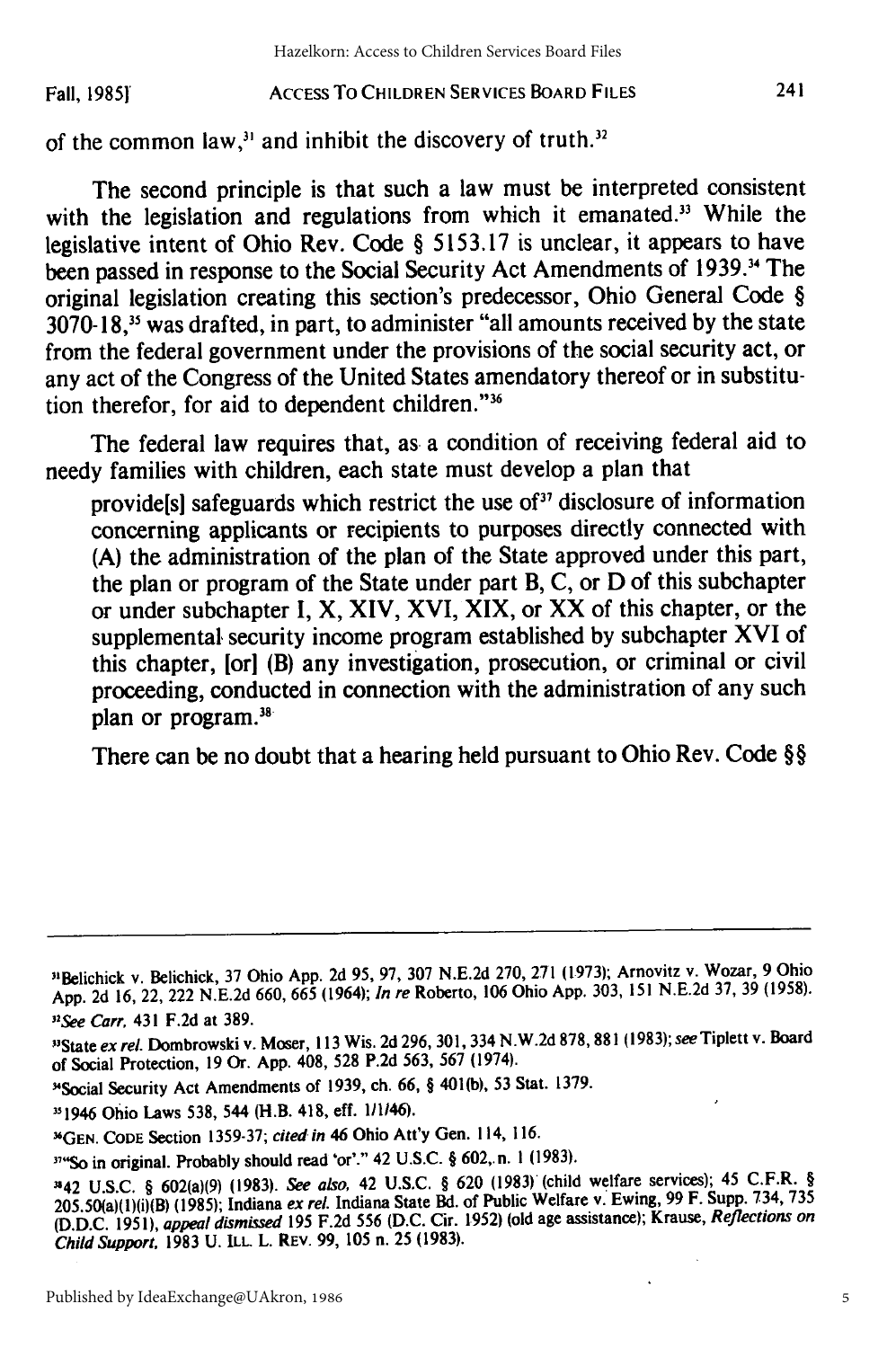2151.03<sup>39</sup>, 2151.031<sup>40</sup>, 2151.04<sup>41</sup>, or 2151.05<sup>42</sup> is a "criminal or civil proceeding conducted in connection with the administration of<sup>743</sup> the Ohio plans for providing child welfare services.<sup>44</sup>

# IMPACT OF FEDERAL LAW

The service programs of all Ohio Children Services Boards are funded in whole or in part by federal funds under Title IV-B of the Social Security Act.<sup>45</sup>

- **(A)** Who is abandoned **by** his parents, guardian, or custodian;
- **(B)** Who lacks proper parental care because of the faults or habits of his parents, guardian, or custodian;
- **(C)** Whose parents, guardian, or custodian neglects or refuses to provide him with proper or necessary subsistence, education, medical or surgical care, or other care necessary for his health, morals, or well being;
- **(D)** Whose parents, guardian, or custodian neglects or refuses to provide the special care made necessary **by** his mental condition;
- **(E)** Whose parents, legal guardian, or custodian have placed or attempted to place such child in violation of sections 5103.16 and 5103.17 of the Revised Code.

A child who, in lieu of medical or surgical care or treatment for a wound, injury, disability, or physical or mental condition, is under spiritual treatment through prayer in accordance with the tenets and practices of a well-recognized religion, is not a neglected child for this reason alone.

OHIO REV. CODE § 2151.03 (Page 1979).

- **<sup>40</sup>**As used in sections 2151.01 to 2151.54 of the Revised Code, an "abused child" includes any child who:
	- **(A)** Is the victim of "sexual activity" as defined under Chapter **2907.** of the Revised Code, where such activity would constitute an offense under that chapter, except that the court need not find that any person has been convicted of the offense in order to find that the child is an abused child;
	- (B) Is endangered as defined in section **2919.22** of the Revised Code, except that the court need not find that any person has been convicted under that section in order to find that the child is an abused child;
	- **(C)** Exhibits evidence of any injury or death, inflicted other than **by** accidental means, or an injury or death which is at variance with the history given of **it,** except that a child exhibiting evidence of corporal punishment or other physical disciplinary measure **by** a parent, guardian, custodian, person having custody or control, or person in loco parentis of a child is not an abused child under this division **if** the measure is not prohibited under section **2919.22** of the Revised Code.

**OHIO REV. CODE** § **2151.031** (Page **1979).**

- As used in sections 2151.01 to 2151.54, inclusive of the Revised Code, "dependent child" includes any **child:**
	- **(A)** Who is homeless or destitute or without proper **care** or support, through no fault of his parents, guardian, or custodian;
	- (B) Who lacks proper care or support **by** reason of the mental or physical condition of his parents, guardian, or custodian;
	- **(C)** Whose condition or environment is such as to warrant the state, in the interests of the child, in assuming his guardianship.

**OHio** REV. **CODE** § 2151.04 (Page **1979).**

<sup>42</sup>Under sections 2151.01 to 2151.54 of the Revised Code, a child whose home **is** filthy and unsanitary; whose parents, stepparents, guardian, or custodian permit him to become dependent, neglected, abused, or delinquent; whose parents, stepparents, guardian, or custodian, when able, refuse or neglect to provide him with necessary care, support, medical attention, and educational facilities; or whose parents, stepparents, guardian, or custodian fail to subject such child to necessary discipline is without proper parental care or guardianship.

**OHIO** REV. **CODE** § **2151.05** (Page **1979).**

142 **U.S.C.** § 602(a)(9) **(1983);** 45 C.F.R. § 205.50(a)(l)(i)(B) **(1985).**

"42 **U.S.C.** § 625(a)(1); **see generally, 42 U.S.C.** § **620-27, also known** as **part** B of subchapter **IV ("this** subchapter" as referred to above).

**See OHio ADMIN. CODE §§** 5101:2-3304(D), 5101:2-43-01 **(1985).** https://ideaexchange.uakron.edu/akronlawreview/vol19/iss2/3

**<sup>39</sup>**As used in sections **2151.01** to 2151.54, inclusive, of the **Revised Code,** "neglected child" includes any child: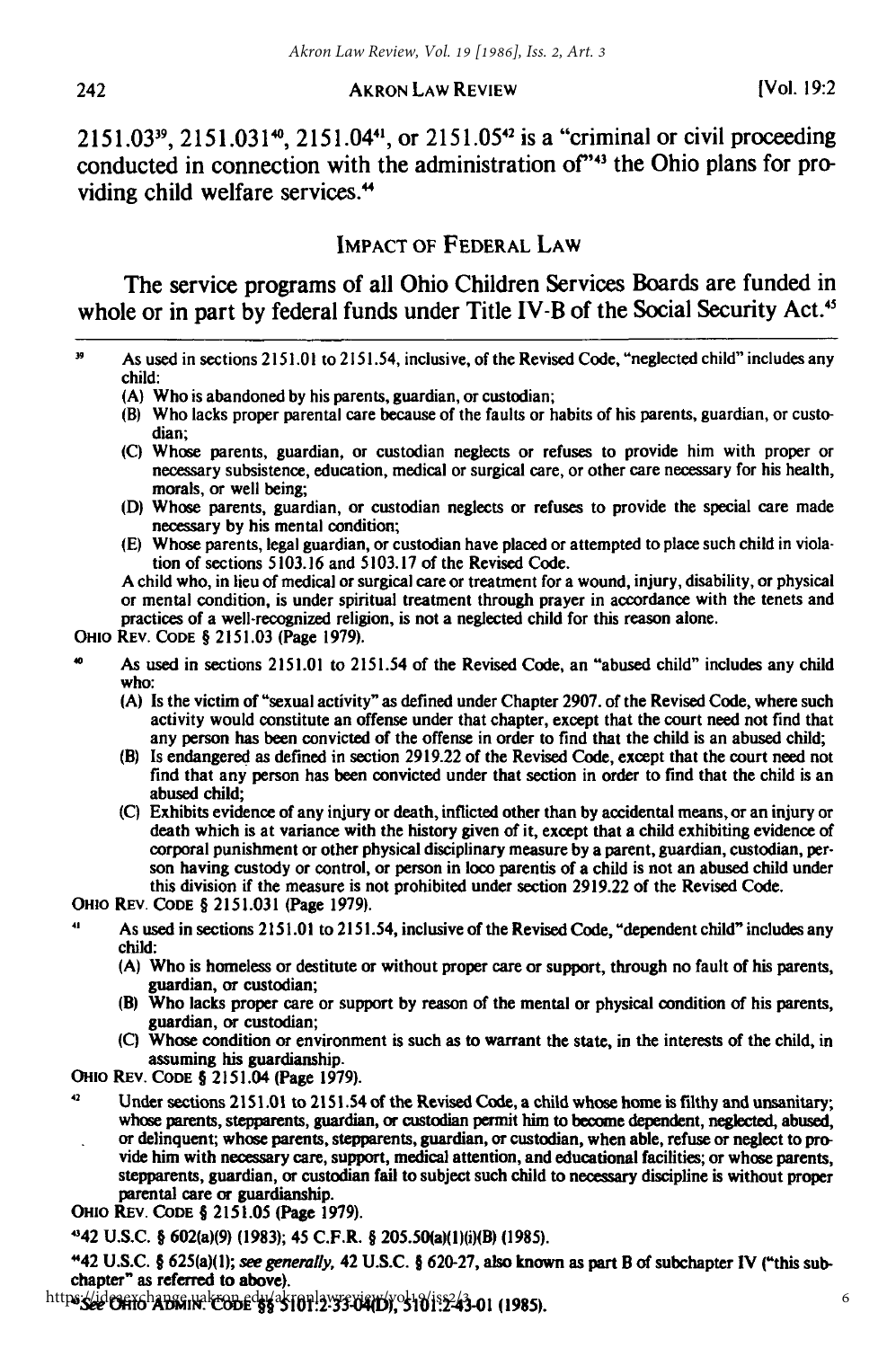Fall, **1985]**

Consequently, regardless of the history of Ohio Rev. Code § 5153.17, such agencies must follow the dictates of 42 U.S.C.  $\S$  602(a)(9)<sup>46</sup> and 45 C.F.R.  $\S$  $205.50(a)(1)(i).$ <sup>47</sup> These provisions establish federal safeguards, which have been variously described as "the protection of applicants and recipients from exploitation and embarassment," $\cdot$ " "to save recipients from any embarassment," $\cdot$ " and to prohibit "any use of such records 'for commercial or political purposes'."<sup>30</sup> Moreover, one court has noted that "the intent of the Federal Social Security Act relating to the disclosure of information concerning a recipient of public assistance was to restrict the use or disclosure of such information to purposes directly connected with the administration of the aid."'

The release of Children Services Board files at discovery and trial falls within at least two of the federal exceptions to confidentiality. It has been held that the disclosure of information for use in [court] proceedings falls directly

46 (a) Contents. A State plan for aid and services to needy families with children must **-** 19) provide safeguards which restrict the use or disclosure of information concerning applicants or recipients to purposes directly connected with (A) the administration of the plan of the State approved under this part 142 USCS **§§** 601 et seq.I, the plan or program of the State under part B, C, or D of this title 142 USCS §§ 620 et seq., 630 et seq., 651 et seq.l or under title I, X, XIV, XVI, XIX, or XX 142 USCS §§ 301 et seq., 1201 et seq., 1351 et seq., 1381 et seq., 1396 et seq., 1397 et seq.I, or the supplemental security income program established **by** title XVI [42 **USCS §§ 1381** et seq.], (B) any investigation, prosecution, or criminal or civil proceeding, conducted in connection with the administration of any such plan or program, **(C)** the administration of any other Federal or federally assisted program which provides assistance, in cash or in kind, or services, directly to individuals on the basis of need, and **(D)** any audit or similar activity conducted in connection with the administration of any such plan or program **by** any governmental entity which is authorized **by** law to conduct such audit or activity; and the safeguards so provided shall prohibit disclosure, to any committee or legislative body (other than an entity referred to in clause **(D)** with respect to an activity referred to in such clause), of any information which identifies **by** name or address any such applicant or recipient; but such safeguards shall not prevent the State agency or the local agency responsible for the administration of the State plan in the locality (whether or not the State has enacted legislation allowing public access to Federal welfare records) from furnishing a State or local law enforcement officer, upon his request, with the current address of any recipient if the officer furnishes the agency with such recipient's name and social security account number and satisfactorily demonstrates that such recipient is a fugitive felon, that the location or apprehension of such felon is within the officer's official duties, and that the request is made in the proper exercise of those duties.

42 U.S.C. § 602(a)(9) **(1983).**

<sup>47</sup> The disclosure of information concerning applicants and recipients will be limited to purposes directly connected with:

**(A)** the administration of the plan the State approved under.., title IV-B...

(B) Any investigation, prosecution, or civil or criminal proceedings conducted in connection with the administration of any such plans or programs,

**(C)** The administration of any other Federal or federally assisted program which provides assistance, in cash or in kind, or services, directly or indirectly to individuals on the basis of need.

45 C.F.R. § 205.50(a)(1)(i) **(1985).** *See also* 45 C.F.R. § 1355.21(a) (1984); 45 C.F.R. § **1355.30** (1984); 45 C.F.R. § 1356.20(a) (1984); 45 C.F.R. § 1357.15(a) (1984).

*41n re* Cager, **251 Md.** 473, 482, 248 **A.2d** 384, 390 **(1968).**

*,"In re* Will of Melion, **58** Misc. **2d** 441, 443, 295 **N.Y.S.2d** 822, 824 **(1968).**

"Finance Co. of Falmouth v. Falmouth Bd. of Public Welfare, 345 Mass. 579, 584, **188 N.E.2d** 848, **852 (1963).** *See* the following cases in which individuals used the federal law to protect their own privacy: Sanders v. Wyman, 464 **F.2d 488 (2d** Cir. **1972),** *cert. denied* 409 U.S. **1128 (1973);** United States v. McDaniels, **370** F.Supp. **293,** 297-98 **(E.D.** La. **1973);** Indiana *ex rel.* Indiana State Bd. of Public Welfare, 99 F. Supp. 734 **(D.D.C. 1951).**

"State *ex rel.* Haugland v. Smythe, 25 Wash. **2d 161, 167, 169** P.2d 706, **709** (1946). Published by IdeaExchange@UAkron, 1986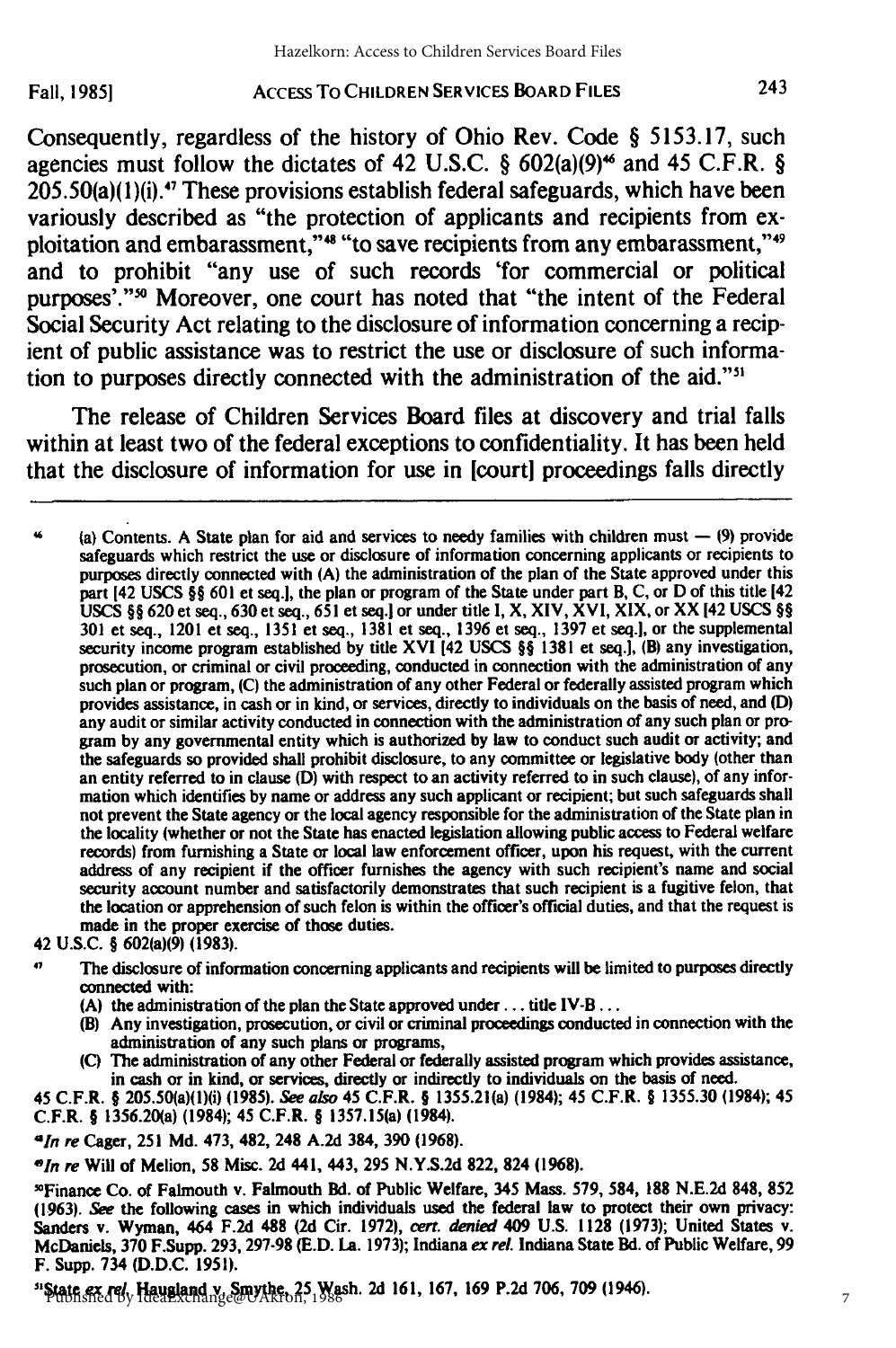within the purposes outlined in 45 C.F.R. § 205.50(a)(1)(i)(a): "Establishing eligibility' and 'providing services for recipients.'"<sup>52</sup> Disclosure also falls within the federal exception which provides that such information may be released for "purposes directly connected with **...** any criminal or civil proceeding, conducted in connection with the administration of any such **...** program."<sup>53</sup>

Ohio courts must follow the dictates of the federal law regarding release of Children Services Board records.<sup>54</sup> It is of no consequence that it is, in part, federal regulations wich may be in conflict with Ohio Rev. Code § 5153.17, for such regulations prevail over state law under the supremacy clause.<sup>5</sup>

# **EXCEPTIONS** TO OHIO REV. CODE SECTION 5153.17

The court of appeals in *Barzak* ruled "that the legislature never intended to mandate absolute confidentiality or totally bar disclosure."<sup>56</sup> This finding was based on statutory language that Children Services "records **...** shall be open to inspection... by other persons, upon written permission of the executive secretary."57

The words "upon the written permission of the executive secretary" give no clue to the circumstances under which the Ohio Legislature intended the executive secretary to provide inspection of board files. However, almost twenty years ago, the Cuyahoga County Common Pleas Court was shocked to find that one would even suggest that a governmental entity "could resist the production of any document in an action to which it was a party and thereby place itself outside the pale of the law."58 The idea was dismissed without comment.<sup>59</sup> Thus, there exist valid reasons in favor of disclosure.

# *Public Policy*

There are important public policy reasons for holding that Ohio Rev. Code § 5153.17 does not apply to court proceedings. As the *Barzak* court said,

[Mlaking even more compelling the need for judicial examination of the availability of the privilege is the fact that this is  $\dots$  [an action brought by]

1142 U.S.C. § 602(a)(9)(B) (1983); 45 C.F.R. § 205.50(a)(1)(i)(B) **(1985);** Moser, at 301, 334 N.W.2d at 880-81. -'Maryland v. Louisana, 451 U.S. 725, 746 **(1981);** McCulloch v. Maryland, 17 U.S. (4 Wheat.) 316, 406,

"OHio REv. CODE **ANN.** § 5153.17; *Barzak,* at *11. Compare Hanson,* at 133, **500** P.2d at 918.

"Parkhurst v. Cleveland, 77 N.E.2d 735, 736 (Cuyahoga Co. C.P. 1947).

<sup>&</sup>quot;Wisconsin ex rel. Dombrowski v. Moser, **113** Wis. 2d **296,** 302-03, 334 N.W.2d **878, 881 (1983).**

<sup>427, (1819);</sup> Jones Metal Products Co. v. Walker, 29 Ohio St. 2d 173, **281** N.E.2d 1 (1972); U.S. CoNsr. art. VI, cl. 2.

<sup>&</sup>quot;Free v. Bland, **369** U.S. 663 **(1962);** Standard Ohio Co. of California v. Johnson, **316** U.S. 481 (1942); **82** Ohio Att'y Gen. 243, 245 **(1982).**

*mBarzak,* at *11. Compare Carr,* 431 F.2d at **388;** Hanson v. Rowe, **18** Ariz. App. 131, 133, 500 P.2d 916,918 **(1972).**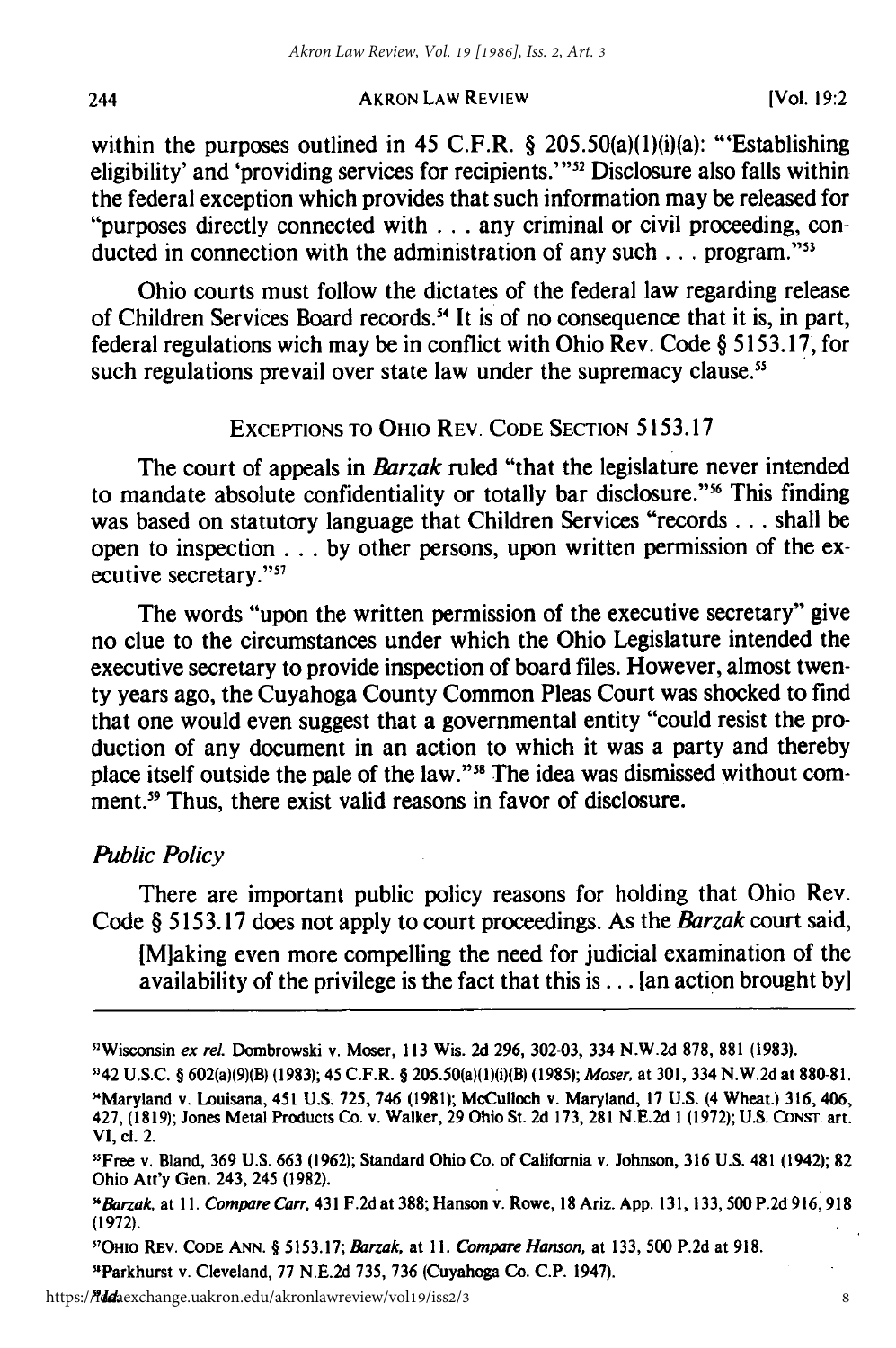Fall, **19851**

#### ACCESS To CHILDREN SERVICES BOARD FILES

245

the very government agency asserting the privilege. In such cases, there is a special danger in the government official having the power to define the scope of his own privilege free of supervision by the courts.<sup>60</sup>

Such confidentiality creates a potential for abusive government, conceals spitefulness and incompetence,<sup>61</sup> and diminishes the information available to the public about government activities.<sup>62</sup> On the other hand, "sunshine is the strongest antiseptic — its rays may penetrate areas previously closed.<sup>363</sup> Consequently, the *Barzak* court held that a state agency may not attempt to seize a person's child and then be the sole judge of how much evidence it will divulge regarding its own conduct.<sup>64</sup>

#### Effect on a *Fair Trial*

In *Barzak,* the Trumbull County Children Services Board presented a witness who testified at great length about the contents of the agency files. The juvenile court refused to restrict testimony about the contents of the records. Thus, the parents' attorney, who could not see the papers, was hampered in his ability to cross examine based on those documents. The court of appeals ruled that the failure to allow board records to be produced in court affected the parents' right to a fair trial.<sup>65</sup>

The special state interest in seeking the truth through the judicial process while insuring a fair trial may require disclosure of government communications despite the existence of a state rule holding the same communications to be privileged.<sup>66</sup> Courts have held that it is reversible error to use information from "confidential reports, when the reports are not available to counsel and the sources of information contained in the report were not identifiable, and the anonymous authors of such reports were not sworn or made available for cross-examination."<sup>67</sup>

The rights  $\mathcal{F}$  -ross examination and assistance of counsel are protected by

*"See Barzak,* at 11-12.

<sup>&</sup>lt;sup>60</sup> Barzak, at 12, quoting Carr, 431 F.2d at 388. See Price ex rel. Laramie Co., Dept. of Pub. Welfare v. Pearson, 447 P.2d 501, 503 (Wyo. 1968).

<sup>&</sup>lt;sup>61</sup>Burt, Forcing Protection Children and their Parents: The Impact of Wyam v. James, MICH. L. REV. 1259, 1285 (1971).

*<sup>&</sup>quot;Carr,* 431 F.2d at 388.

<sup>&</sup>lt;sup>61</sup>State ex rel. Stephan v. Harder, 230 Kan. 573, 581, 641 P.2d 366, 373 (1982); see also T. Jefferson, Letter to Edward Carrington, (Jan. 16, 1787).

<sup>&</sup>quot;Barzak, at 12 citing In re Chandler, 230 Or. 452, 370 P.2d 626 (1930) and Carr, 431 F.2d 384 (5th Cir. 1970). See American Civil Liberties Union of Mississippi v. Finch, 638 F.2d 1336, 1342 (5th Cir. 1981). See also Price ex rel. Laramie Co. Dept. of Pub. Welfare v. Pearson, 447 P.2d 501, 503 (Wyo. 1968).

<sup>&</sup>quot;See Davis v. Alaska, 415 U.S. 308, 319 (1974); Carr, 431 F.2d at 389. See also City of Dayton v. Turner, 14 Ohio App. **3d** 304, 305, 471 N.E.2d 162, **163** (1984).

<sup>7</sup> Williams v. Williams, **8 Ill.** App. 2d **1,** 7, **130** N.E.2d 291, 294 (1955); In re Guardianship of B.C.H., **108** N.J. Super. 531, 539-40, 262 A.2d 4, **8-9** (App. Div. 1970); In re Chandler, 230 Or. 452, 458, 370 P.2d 626, 629 (1962). Published by IdeaExchange@UAkron, 1986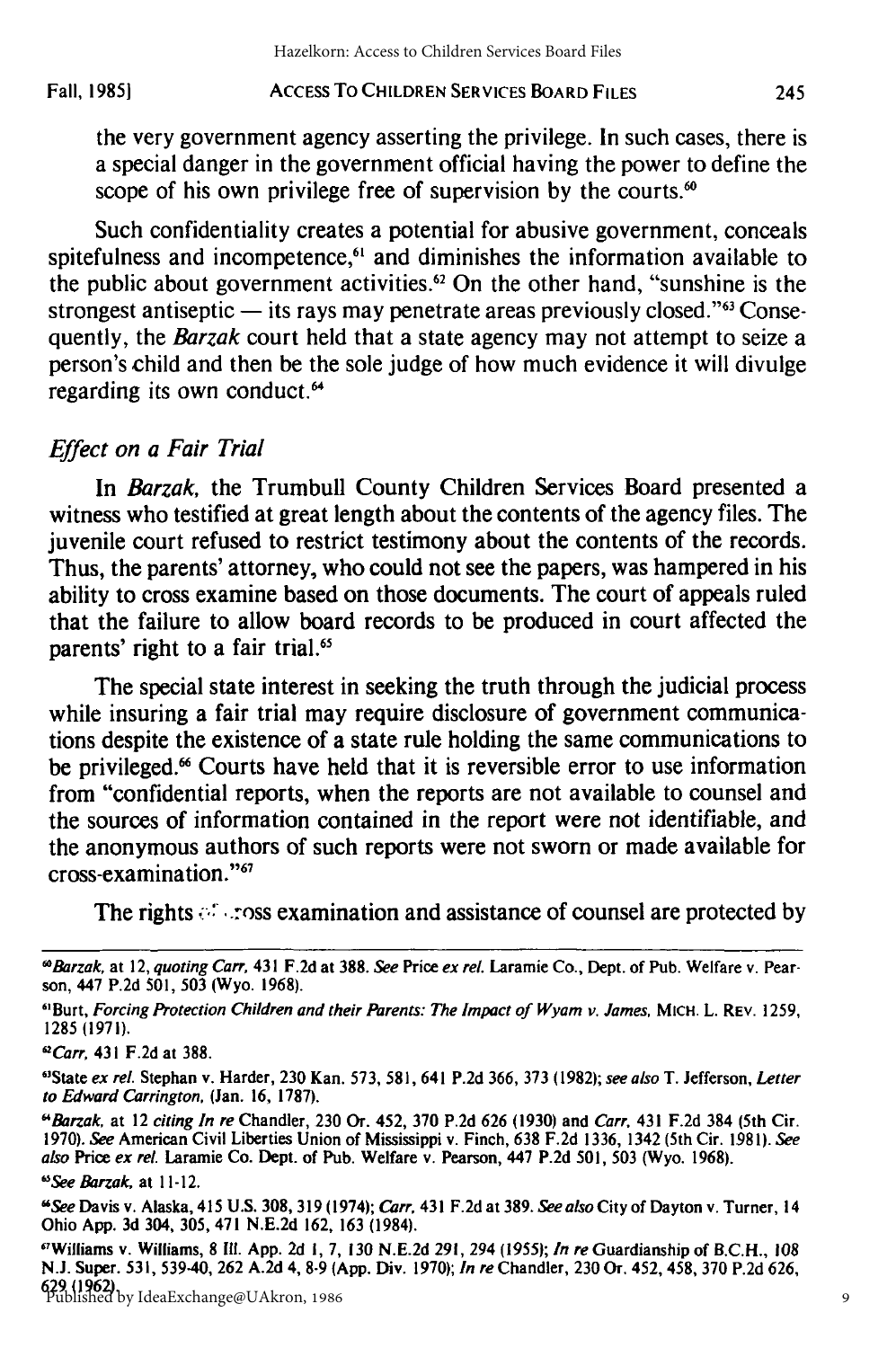the United States<sup>68</sup> and Ohio<sup>69</sup> Constitutions. Denial of the right of effective cross examination "would be constitutional error of the first magnitude and no showing of want of prejudice would cure it." $\sqrt{ }$  To be effective, counsel must be "offered an opportunity to examine the documents from which testimony was given"<sup>1</sup> in order to prepare an effective cross examination<sup> $72$ </sup>, to select appropriate witnesses<sup>73</sup>, or generally, to present a proper defense.<sup>74</sup> It has been held that the right to counsel is "but a hollow right, however, if the court conducting the . . **.** hearing may base its conclusion and order upon facts or documents which are never identified, made part of the record, or made available to counsel for inspection."<sup>75</sup>

The *Barzak* court placed no restrictions on the releases of confidential Children Services records.76 Courts in other states have limited the scope of such release by requiring that the information contained in the files be necessary to properly litigate a complaint as plaintiff $<sup>77</sup>$  or to present a proper</sup> defense.78

As an alternative to revealing such reports, the *Barzak* court suggested that "the court below could have sustained Appellant's objections to questions regarding the confidential matters."<sup>19</sup> However, this is not always an adequate remedy. There are times when access to files is needed for presentation of a claim or defense, even if no one has previously testified as to their contents.

#### *Release by Director*

The Executive Director of the Trumbull County Children Services Board personally signed both the complaint and the amended complaint which were filed against Veta Barzak's parents. He referred to his agency's records in the amended complaint,<sup>80</sup> swearing to the truth of the facts contained therein. The

<sup>&</sup>quot;U.S. **CONST.** amend. VI; Davis, 415 U.S. at 309.

<sup>6</sup>OHIO CONST. art. **1,** § 10.

<sup>&#</sup>x27;Brookhart v. Janis, 384 U.S. 1, 3, (1966); quoted in Smith v. Illinois, 390 U.S. 129, **131 (1968);** and in Davis, 415 U.S. at 318.

<sup>&</sup>quot;Baldwin v. Lewis, 300 F.Supp. 1220, 1233 (E.D. Wis. 1960), rev'd or other grounds, 442 F.2d 29 (1971).

<sup>&</sup>quot;Barzak at II; Davis, 415 U.S. at 316-18; see Arnovitz v. Wozar, 9 Ohio **App.** 2d 16, 23, 222 N.E.2d 660, 666 (1964).

<sup>&</sup>quot;In re S.-M.-W.-, 485 S.W.2d 158, 164 (Mo. Ct. **App.** 1972).

<sup>&</sup>quot;Davis v. Alaska, 415 U.S. 308, 316-18 (1974); State ex rel. Dombrowski v. Moser, **113** Wis. 2d 296, 304, 334 N.W.2d 878, **882** (1983); See also Rowe, at 134-35, 500 P.2d at 919-920.

<sup>&</sup>quot;Baldwin, 300 F. Supp. at 1232; In re Guardianship of B.C.H., **108** N.J. Super. 531, 539, 262 A.2d 4, 10 **(App.** Div. 1970); Williams v. Williams, 8 **i11. App.** 2d I, 7, 130 N.E.2d 291, 294-95 (1955).

<sup>&#</sup>x27;Compare Barzak, at 11-12 with *Barzak,* at 16-18 (Ford, **J.,** concurring).

<sup>&</sup>quot;Hanson, at 134-35, 500 P.2d at 919-20.

*<sup>&#</sup>x27;Moser,* at 304, 334 **N.W.2d 882.** See Davis, 415 U.S. at 316-18; Turner, at 305, 471 N.E.2d at 163. "Barzak, at **13.**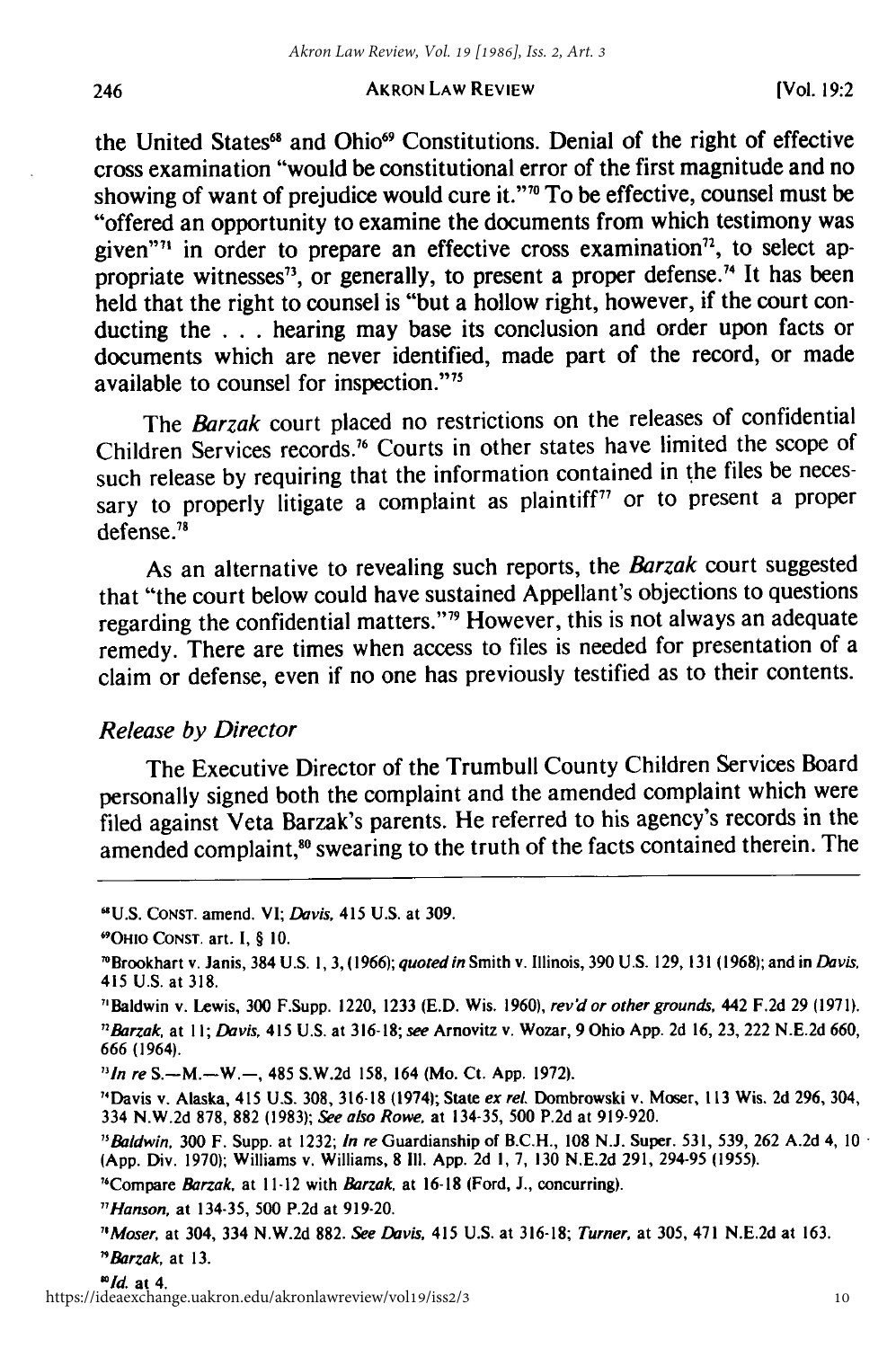#### **ACCESS** To CHILDREN SERVICES BOARD **FILES Fall, 19851**

board's only witness answered numerous questions during direct examination about the file's contents. $81$  It was the Executive Director who specifically requested such disclosure.<sup>82</sup>

Even if the material was privileged in the first instance, the privilege ceased and was unnecessary after the information was voluntarily used in court.<sup>83</sup> One Ohio appellate court discussed this matter at great length when a similar tactic was used on cross examination. The court held that "after cross examination, the reason for non-disclosure of the content of a prior statement has disappeared. At that point, secrecy would be more apt to promote deception than truth."84

#### **STATUTES** FROM OTHER STATES

Cases from other jurisdictions interpreting statutes similar to Ohio Rev. Code **§ 5153.17** hold that such laws pose no bar to discovery, admission, and other use of otherwise confidential information in connection with pending litigation of various types.<sup>85</sup> This includes child welfare files,<sup>86</sup> welfare records, $87$ juvenile court papers, $^{88}$  executive sessions of school boards $^{89}$ , autopsies, $^{90}$  state mortgage insurance files,<sup>91</sup> unemployment compensation records,<sup>92</sup> and employment records.<sup>93</sup>

#### AN ALTERNATIVE METHOD FOR OBTAINING FILES

There are alternatives to subpoenas for a party to obtain access to *"Id.* at 5, 11.

<sup>12</sup>The Executive Director of the Trumbull County Children Services Board, a practicing attorney, acted as the Board's trial counsel.

"Thorne v. Big "D" Discount Auto Parts, 92 F.R.D. 55, 57 (M.D. Ala. 1981); Durkin v. Pet Milk Co., 14 F.R.D. 385, 388, 390 (W.D. Ark. 1953); see Walling v. Richmond Screw Anchor Co., 4 F.R.D. 265, 269 (E.D. N.Y. 1943); see also State ex rel. Plain Dealer Pub. Co. v. Lesak, 9 Ohio St. 3d **1,** 2, 457 N.E.2d 821, 822; In re Roberto, **106** Ohio **App.** 303, 309-10, 151 N.E.2d 37, 40-41 (1958).

"Arnovitz v. Wozar, 9 Ohio **App.** 2d 16, 23, 222 N.E.2d 660, 665 (1964).

<sup>15</sup>See generally, Durkin, 14 F.R.D. at 387-91; State ex rel. Haugland v. Smythe, 25 Wash. 2d 161, 169 P.2d 706 (1946); State v. Mack, 23 Wash. App. 392, 396-97, 597 P.2d 406, 407-8 (1979); State ex rel. Juvenile Dept. of Multnomah Co. v. Lamar, 7 Or. **App.** 132, 135-36, 490 P.2d 191, 193 **(1971).** But see In *re* Cager, 251 Md. 473, 482-83, 248 A.2d 384, 390-91 (1968); Boudreau v. Holzer, 109 R.I. 81, 87, 280 A.2d 88, 92 (1971); Mebust v. Mayco Mfg. Co., 8 Wash. App. 359, 506 P.2d 326 (1973).

<sup>16</sup> In re Chandler, 230 Or. 452, 457, 370 P.2d 626, 629 (1962).

"Washington ex rel. Washington v. Church, 35 Wash. 2d 170, 172, 211 P.2d 701, 702 (1949); Bell v. Bankers Life and Casualty Co., 327 **Ill.** App. 321, 64 N.E.2d 204, 208 (1945); Jones v. Giannola, 252 S.W.2d 660, 663 (Mo. Ct. **App.** 1952); But see In *re* Cager, 251 Md. 473, 248 A.2d 384 (1968); Boudreau v. Holzer, 109 R.I. 81, 280 A.2d 88 (1976).

uDavis v. Alaska, 415 U.S. 308, 316 (1974).

"United States v. Phoenix Union High School District, 681 F.2d 1325, 1337 (9th Cir. 1982).

'State v. Thompson, 54 Wash. 2d 100, **105,** 338 P.2d 319, 321-22 (1959).

"Maine Sugar Industries, Inc. v. Maine Indus. Bldg. Auth., 264 A.2d **1,** 5-6 (Me. 1970).

"Marceau v. Orange Realty, Inc., 97 N.H. 497, 498-99, 92 A.2d 656, 657 (1952); Powers ex rel. Dept. of Employment Security v. Superior Court, 79 R.I. 63, 82 A.2d 885 **(1951).**

"Marine Welding & Repair Works, Inc. v. NLRB, 492 F.2d 526, 530 (5th Cir. 1974); Fears v. Burris Mfg. **Marine Welding & Repair Works, Inc. v**<br>Co., 436 F.2d 1357, 1361 (5th Cir. 1971).

11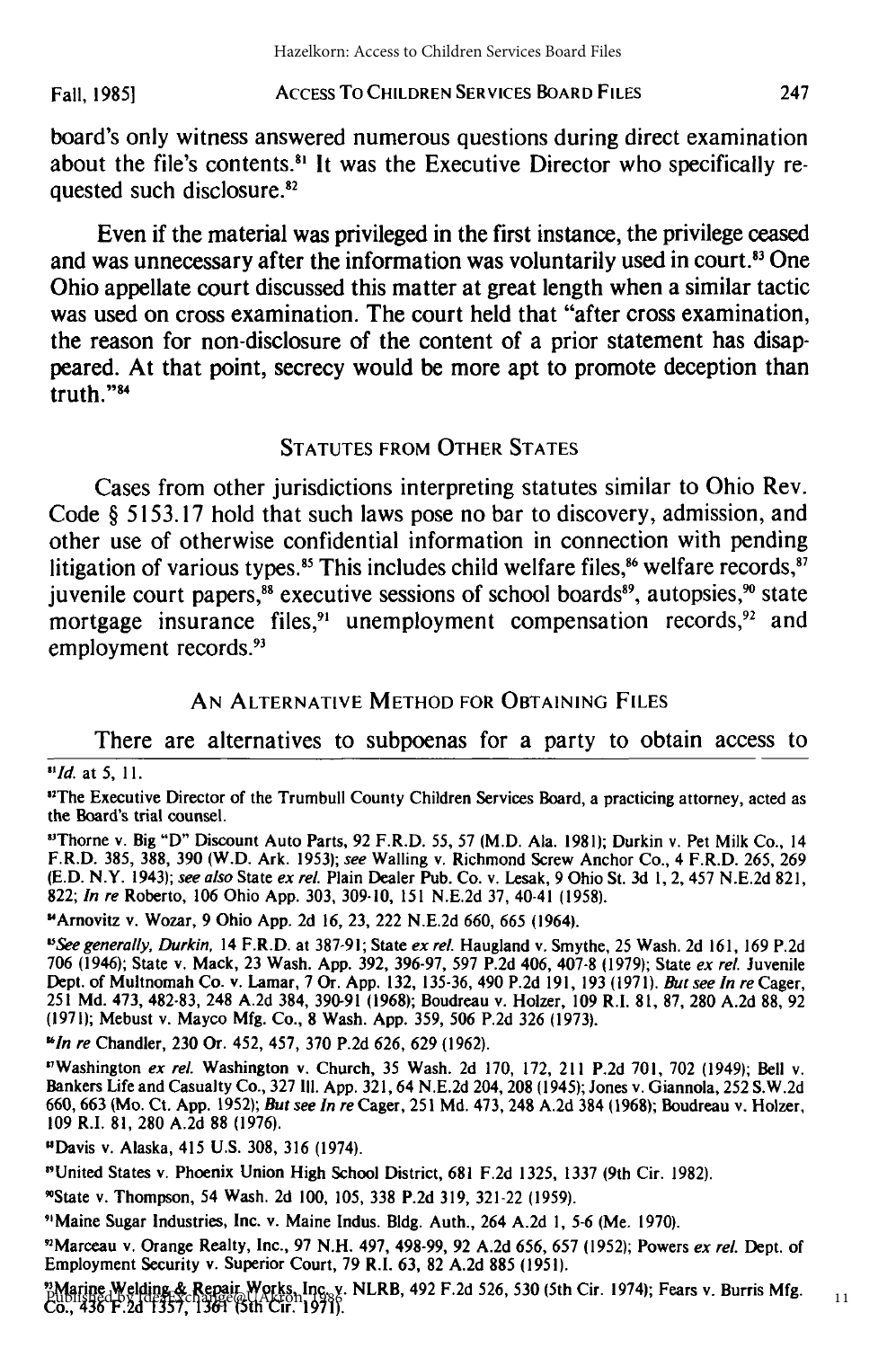Children Services Board files. One possibility is use of the Ohio Privacy Act.<sup>94</sup> Section **1347.08** of the Revised Code confers upon individuals who are the subject of state agencies a right of access to those documents." They are allowed to review<sup>96</sup> and correct<sup>97</sup> their records even if no litigation is pending. It is a minor misdemeanor for an employee of the state or one of its subdivisions to refuse to comply with the law. $98$ 

The only exceptions to such free access are an attorney's work product<sup>99</sup> and files kept by law enforcement agencies.<sup>100</sup> Ordinarily, neither of these exceptions will apply to Children Services Boards. However, it should be noted that any question of privacy versus access is to be resolved in favor of access.<sup>101</sup>

#### PROTECTING **CONFIDENTIALITY**

Children Services Boards have a recognized need to keep their papers confidential from the general public. This requirement can usually be satisfied **by** the dynamics of juvenile court proceedings. Juvenile hearings are held in closed court,<sup>102</sup> and all records are placed in a closed file.<sup>103</sup> It is assumed that the secrecy of the records will be respected **by** the court and attorneys"', thus ensuring the privacy of the information beyond the parties necessary for the proceedings. $105$ 

There are times when it may be appropriate to keep secret a source's identity or other information, $106$  although state regulations caution against "uncon-

OHiO REV. CODE ANN. § 1347.99 (Page 1979).

"OHIO REV. CODE ANN- § 1347.08(F) (Page 1979). State ex rel. Beacon Journal v. University of Akron, 64 Ohio St. 2d 392, 394 n. 2, 415 N.E.2d 310, 312 n. 2 (1980). Compare with OHIO REV. CODE ANN. § 149.43 (A)(1), (B) (Page 1984) and OHIO R, CIv. P. 26(B)(3).

IOOHIO REV. CODE ANN. § 1347.08(E)(2) (Page Supp. 1984); State ex rel. Beacon Journal v. University of Akron, at 394 n. 4, 415 N.E.2d at 312 n. 4; see 80 Ohio Att'y Gen. 2-378 (1980); compare OHIO REV. CODE ANN- § 1347.04(a)(1) (Page **1981).**

**080** Ohio Att'y Gen. 2-375 (1980). See OHIO REV. CODE **ANN.** § 1347.04(B) (Page Supp. 1984). The issue of how the Privacy Act relates to Children Services is currently being litigated in Trumbull County. See In re Trumbull County Children Services Board, No **85** CV 1311 (Trum. Co. C.P.).

102 OHIO REV. CODE ANN. § 2151.35; (Page 1979); State ex rel. Haugland v. Smythe, 25 Wash. 2d 161, 170, 169 P.2d 706, 711 (1946). See State ex rel. Dombrowski v. Moser, **113** Wis. 2d 296, 334 N.E.2d 883 (1983). *" 3* Moser, at 304, 334 **N.E.2d** at **882.**

104 Smythe, at 169, 169 P.2d at 710-11. See Carr v. Monroe Manufacturing Co., 431 F.2d 384 (5th Cir. 1970). *"5* Moser, at 305, 334 N.E.2d at 882. See also OHIO ADMIN. CODE § 5101:2-35-32(D)(6) (1985).

*0'"See* Sims v. State Depart. of Public Welfare, 438 F.Supp. **1** 179, 1191 **(S.D.** Tex. 1977), rev'd or other https://**&Ieuux4hange.uakron!edu/2kPo**nlawreview/vol19/iss2/3 12

248

<sup>&</sup>quot;OHio REV. CODE ANN. §§ 1347.01-99 (Page 1979).

<sup>&</sup>quot;'80 Ohio Att'y Gen 2-374, 2-377 (1980).

<sup>&</sup>quot;OHIO REV. CODE ANN. § 1347.08 **(A)-(C)** (Page 1979).

<sup>&#</sup>x27; 7 OHIO REV. CODE ANN. § 1347.09 **(A), (C)** (Page 1979).

No public official, public employee, or other person who maintains, or is employed **by** a person who maintains, a personal information system for a state or local agency shall purposely refuse to comply with **. . .** division **(A),** (B), or **(C)** of section **1347.08,** or division **(A),** or **(C)** of section **1347,09** of the Revised Code. Whoever violates this section is guilty of a minor misdemeanor.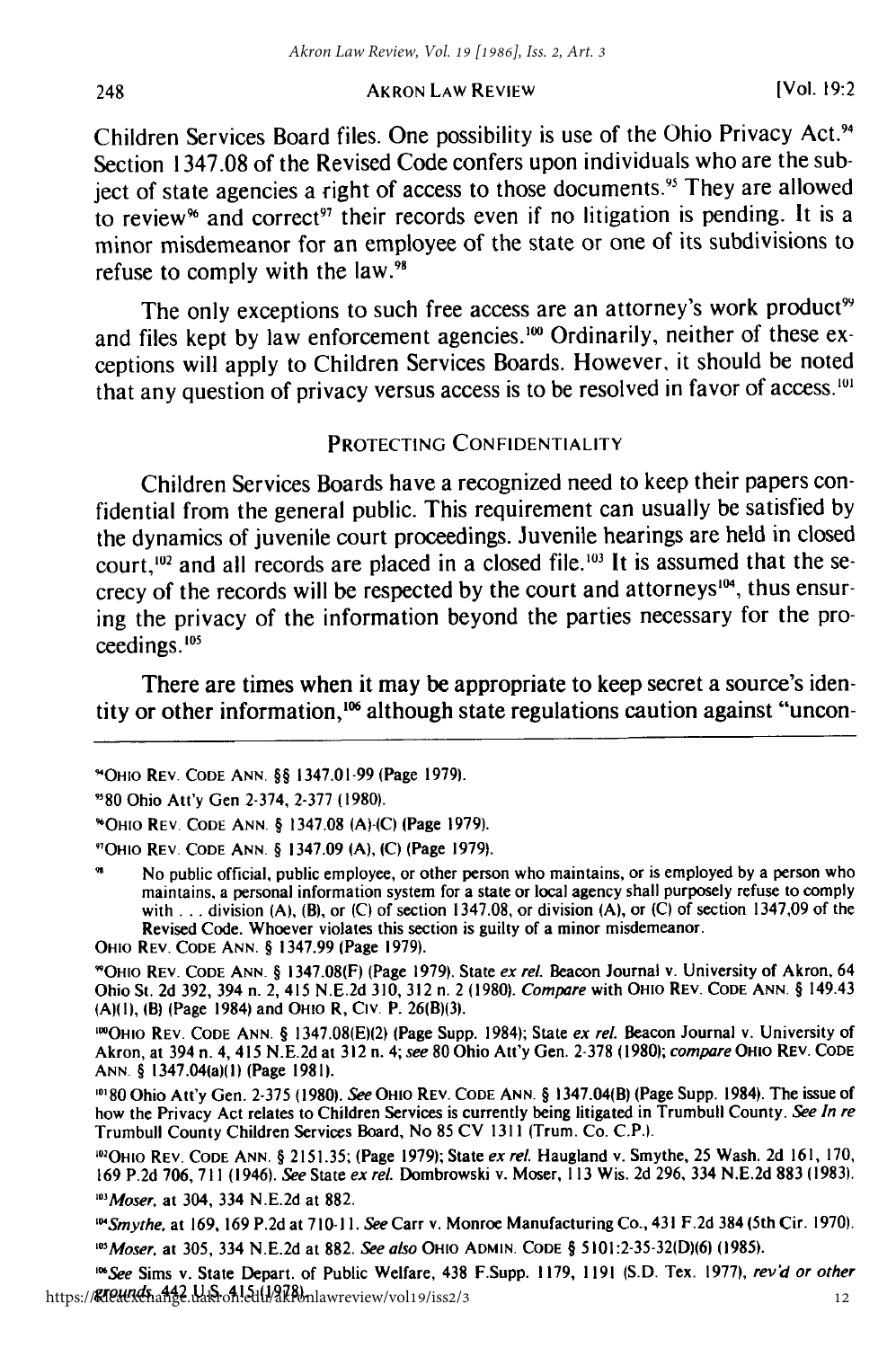#### ACCESS To CHILDREN SERVICES BOARD FILES Fall, **19851**

ditionally" assuring this protection.<sup>107</sup> In those situations when confidentiality of identity is necessary, a court can establish safeguards with respect to examination of a file<sup>108</sup> or create procedures to protect the source<sup>109</sup>. The Oregon Supreme Court, after discussing the concepts involved, established a simple procedure to protect confidentiality. The court held that in such cases the trial court should first examine the file and delete any irrelevant material and subsequently make any relevant material available to counsel."0 This procedure has been implemented in the Trumbull County Court of Common Pleas as a result of the *Barzak* decision.<sup>111</sup>

## **CONCLUSION**

*In re Barzak* was a forceful and forward-looking decision that has greatly advanced the cause of truth-seeking in cases of alleged neglect, dependency, and abuse. It has enforced federal injunction that:

[Alithough some intrusions into a family unit are permissible when the state pursues its interest in investigating reports of abuse, there is no compelling reason to deny the family access to the fruits of that investigation or the conclusions reached. Of course, a certain confidentiality must be maintained for sources of information who request such anonymity, but the reports and records of the state compiled during the investigation should be available to the parents so that they may be fully apprised of the nature of any accusation to be made by the state. Due process requires no less. A state may deny the parents access to the records concerning their family only where the source must remain confidential or where there has been a judicial determination of confidentiality in an adversary proceeding.<sup>112</sup>

Many issues still remain to be litigated. One is the question of who is the holder of the privilege, if one still exists, regarding the use of Children Services Board files in court. At least one court has suggested the possibility that the holder might be the person who is the subject of the records.<sup>113</sup> Thus, it appears that exciting years are ahead for juvenile court lawyers whose practices involve abuse, neglect, and dependency cases."'

<sup>&#</sup>x27; 01 OHIO ADMIN. **CODE** § 5101:2-35-07(B) (1955).

*<sup>&#</sup>x27;"In* **re** Chandler, **23** Or. 452. 458, **370 P.2d 626, 629 (1962).**

**<sup>&</sup>quot;'Cf.** Kansas **ex rel.** Stephan v. Harder, **230** Kan. 573, **581-82,** 641 **P.2d 366, 372-73 (1982).**

*<sup>&</sup>quot;'Chandler* **23** Or. 452, 458. **370 P.2d 626, 629 (1962).**

**<sup>&</sup>quot;'See** the pending cases Varner v. Neuman, No. 84 **CV 1159** (Trum. Co. **C.P.)** orders of **3/15/85** (Vol. **660, p. 562)** & **8/19/85;** and Doe v. Neuman, No. 84 **CV 309** (Trum. Co. **C.P.),** order of **7/25/85** (Vol. **663, p. 809).** ISims, at **1191.**

**<sup>&#</sup>x27;In re** Sarvey, No. 3463 (Trum. Co. Ct. **App.).**

<sup>&</sup>quot;The author wishes to acknowledge the following excellent articles on the subject: Burt, **Forcing** Protection On Children and their Parents." *The Impact of Wyman* v. James, 69 **MICH.** L. REV. 1259 **(1971);** Levine, Access to "Confidential" Welfare Records in the Course of Child Protection Proceedings, 14 **J.** FAM. L. 535 Pl<sup>876</sup>hed by IdeaExchange@UAkron, 1986